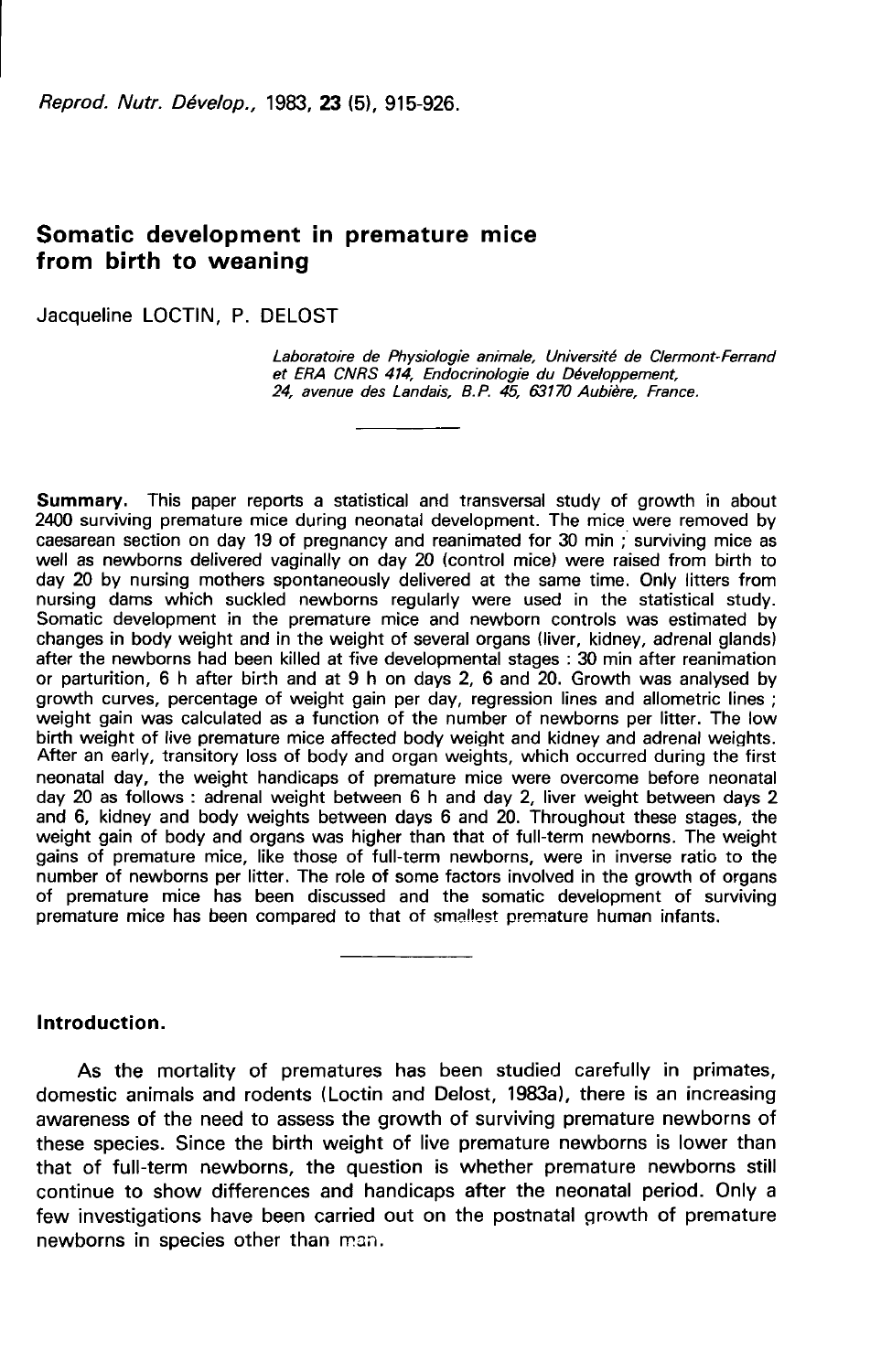Over the past 30 years many studies of the later growth'and development of premature infants appearing in the literature have reported widely varying conclusions (Loctin, 1980). Many factors besides somatic development are involved in the conflicting results on postnatal growth of premature infants. Indeed, the chief difficulty in planning a long-term study of this type is to know the environmental factors. These can be controlled in animals, but there are no statistical studies on the postnatal growth of premature animals. It is only known that the weight gain of premature piglet per day from birth to weaning is higher than that of full-term piglet (Aumaitre et al., 1979).

In spite of the mortality occurring during reanimation and postnatal breeding, previous experiments have shown that many premature mice obtained by caesarean section on day 19 of pregnancy survive (Loctin, 1980 ; Loctin and Delost, 1983a). We thought it would be interesting to compare the postnatal growth of premature mice with that of full-term newborn mice and also existing data on the growth of premature infants with those of a rodent model. The aim of the present paper was to do a statistical study of body and organ growth from birth to weaning in live premature mice obtained by caesarean section. We could not carry out a longitudinal development study of body weight in premature mice because it was feared that the dams would reject the live newborns if they were weighed during development. Therefore, we did a transversal study by killing newborns at several stages of postnatal development. This method also permitted us to weigh the organs ; the liver, kidney and adrenals were chosen because they are involved in the survival of premature mice (Loctin and Delost, 1983a).

# Material and methods.

Animals. — The newborns were issued from primiparous female mice (Swiss CD, strain) of the same age (3 months). Pregnant mice, obtained under conditions described in a previous work (Loctin and Delost, 1983a), were isolated from day 1 of pregnancy in indididual cages under controlled conditions of temperature (25  $\pm$  2 °C), nutrition and natural lighting. Full-term newborns (control animals) were delivered spontaneously and vaginally on day 20 of pregnancy. Premature mice were obtained by caesarean section between 9 and 12 h on day 19 of pregnancy immediately after the dam was decapitated ; they were reanimated for 30 min in a warming box (38 °C) soaked with physiological serum and provided with an oxygen tent (Loctin, 1980). After respiration and reanimation, these live mice, as well as newborns delivered vaginally on day 20 and taken from their own dams less than 1 h after parturition, were raised from birth to day 20 (weaning) by nursing mothers spontaneously delivered at the same time. Only litters from nursing dams which suckled newborns immediately after birth and regularly during neonatal development were used in the statistical study of somatic growth, and only the strong live newborns within these litters were killed and weighed. Several groups of premature mice and full-term mice were killed (1) at birth (30 min after reanimation or parturition), (2) 6 h after birth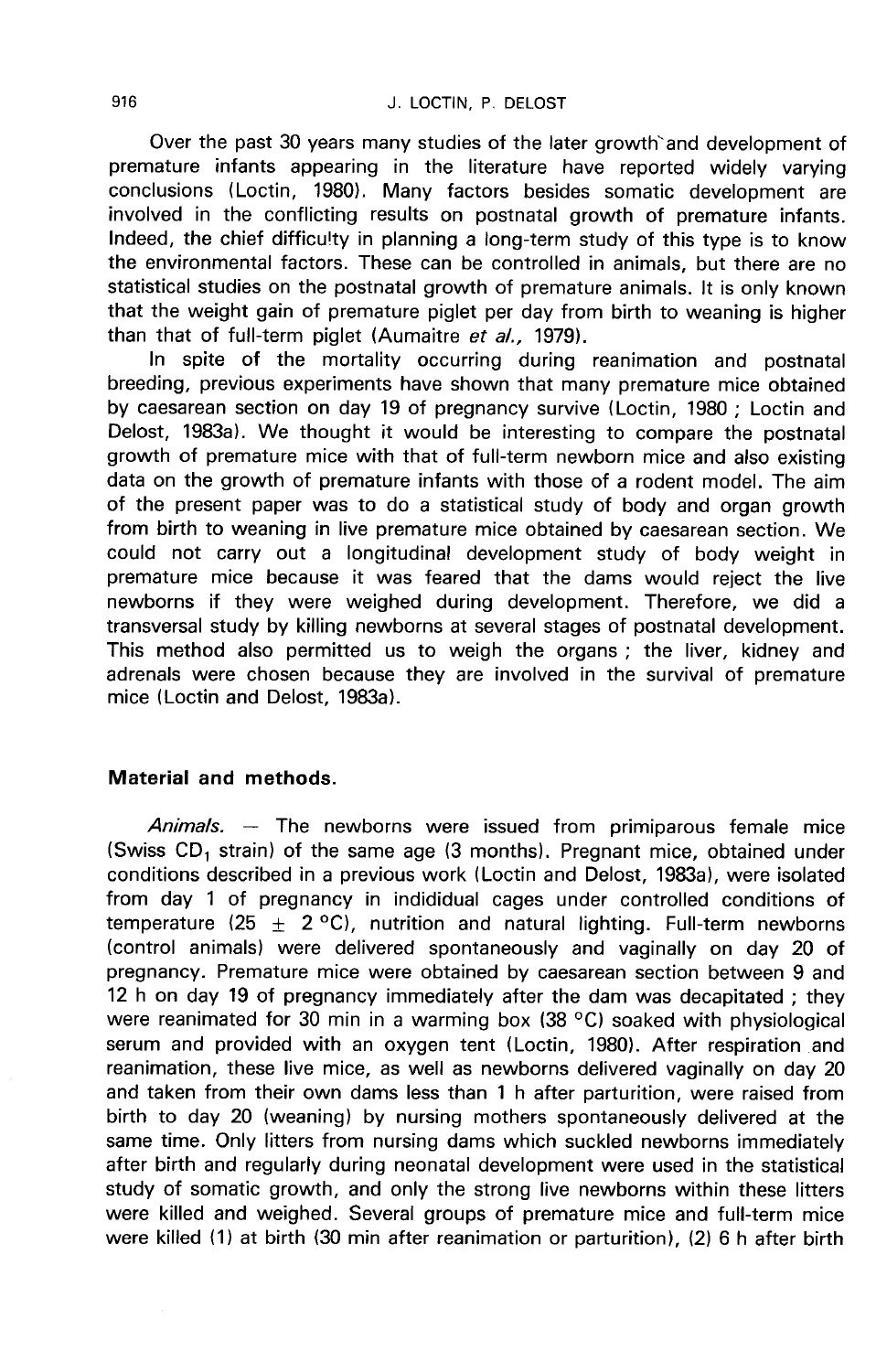and (3) at 9 h on neonatal days 2, 6 and 20. To study growth at birth and during neonatal developmental only litters with 6-13 newborns were used ; the litters were pooled then divided into 4 groups each containing 6-7, 8-9, 10-11 and 12-13 newborns. In spite of breeding mortality (Loctin and Delost, 1983a), the study was carried out using 259 litters and 2463 newborn mice.

Statistical study of somatic development.  $-$  The somatic postnatal development of premature and full-term mice was compared by analysing changes in body weight and the weight of several organs (liver, kidney, adrenal glands). At each of the five studied stages of postnatal development, the newborns were individually weighed before they were killed. The animals were bled by decapitation ; the liver, left kidney and two adrenal glands were immediately weighed and frozen at  $-35\,^{\circ}\text{C}$  for other investigations. In each litter, these organs were pooled by sex before weighing (2 weighings per litter). Since no significant sex differences were observed in any of the parameters measured, the data on male and female offsprings were combined. Somatic development was estimated (1) by growth curves from birth to day  $20$  ; (2) by weight gain or loss (mg/day) at 4 stages : birth to day 2, days 2 to 6, days 6 to 20 and birth to day 20 ; (3) by the percentage of weight gained or lost at 5 stages : birth to 6 h, 6 h to day 2, days 2 to 6, days 6 to 20 and birth to day 20. These calculations were carried out on the total of the litters and as a function of the number of newborns per litter.

Correlations of body weight and the weight of liver, kidney and adrenals with age were estimated by regression with the correlation coefficient r and the security coefficient t for probability higher than 95 %. The regression lines of premature mice and full-term newborns were compared using analysis of variance and Fisher's F-test. Allometric lines and allometric coefficients for liver, kidney and adrenal weights in relation with body weight were evaluated by the mathematical model, log. organ weight/log. body weight, from Cantier et al. 11969). These calculations were only carried out on the total of the litters.

The means  $\pm$  SEM are given ; Student's t-test was used to calculate probability and significance.

# Results.

# 1. Birth weight.

Mean body weight and mean kidney and adrenal weights were lower in premature mice removed on day 19 of pregnancy and killed 30 min after reanimation than in newborns delivered vaginally at term on day 20 (table 1). Statistical analysis using weight as a function of the number of newborns per litter showed that body, kidney and adrenal weights increased in surviving premature mice and in full-term newborns when the number of newborns per litter decreased, and that the difference in weight (%) between premature mice and full-term newborns was equal, whatever the number of newborns per litter.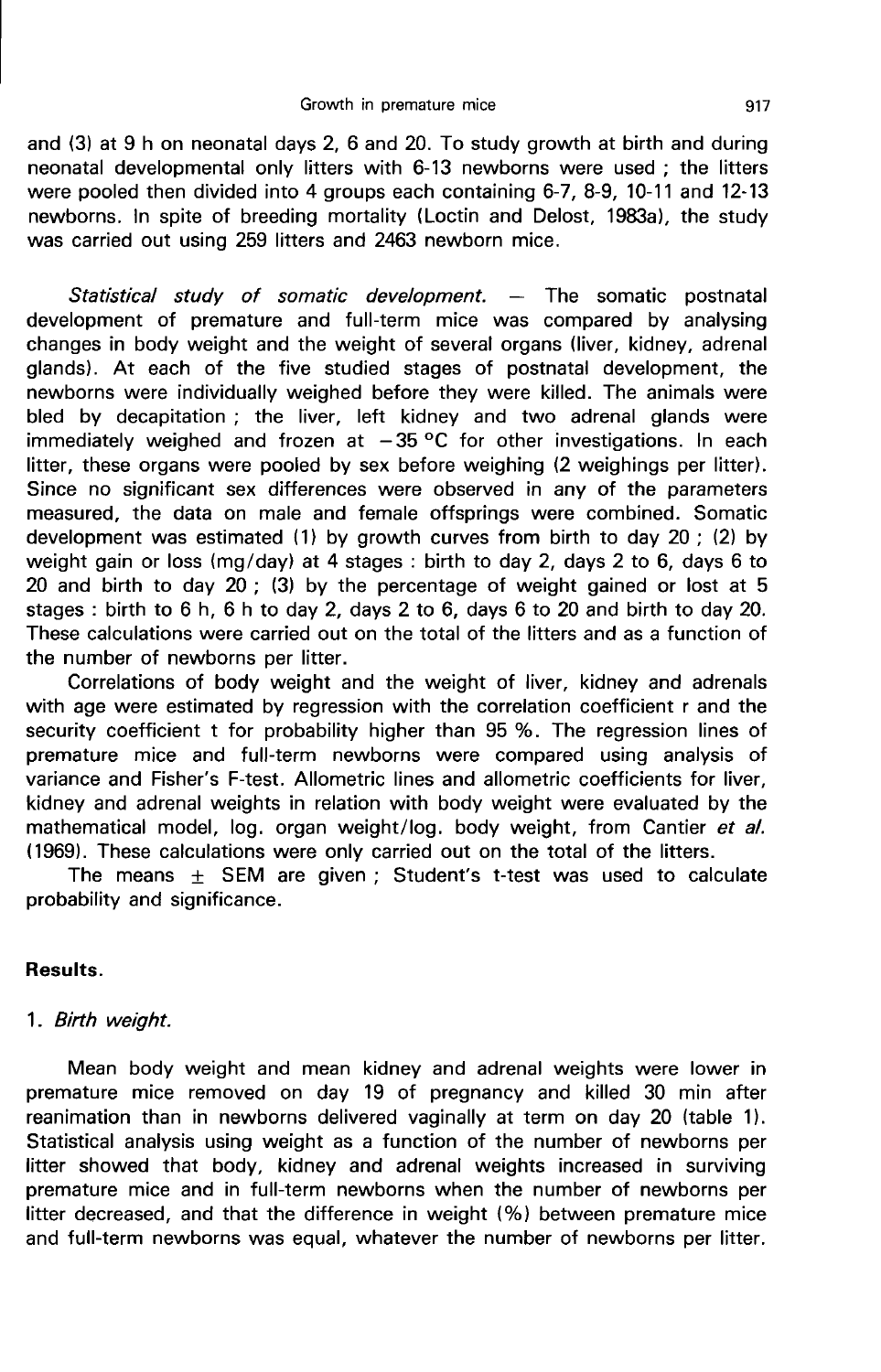Only mean liver weight, similar in birth in both premature mice and full-term newborns, varied as a function of the number of newborns per litter.

#### TABLE 1

Differences in weights (mg) of body, liver, kidney and adrenals between full-term newborns and premature mice at birth, 6 h after birth and at 9 h on neonatal days 2, 6 and 20. The full-term mice were delivered spontaneously and vaginally on day 20 of pregnancy (control animals) and the prematures were removed by caesarean section on day 19 of pregnancy. Both groups were raised by nursing dams from 30 min after birth or reanimation. Values are means  $\pm$  SEM. The numbers in parentheses are the number of mice weighed or the number of weighings.

| Parameter         | Stage<br>after<br>birth                         | Control animals                                                                                      |                                           | Premature mice                                                                                          |                                           | Change in %<br>of control value<br>and P |                                                                               |  |
|-------------------|-------------------------------------------------|------------------------------------------------------------------------------------------------------|-------------------------------------------|---------------------------------------------------------------------------------------------------------|-------------------------------------------|------------------------------------------|-------------------------------------------------------------------------------|--|
| Body<br>weight    | Birth<br>6 h<br>day 2<br>day 6<br>day 20        | 1540<br>± 6<br>1620<br>8<br>$+$<br>1810<br>10<br>$+$<br>3210<br>$+$<br>40<br>7740<br>$+$<br>110      | (247)<br>(218)<br>(352)<br>(185)<br>(185) | 1230<br>$\pm$<br>6<br>1210<br>$+$<br>5<br>1460<br>$+$<br>9<br>2870<br>$\pm$<br>30<br>7970<br>$+$<br>110 | (297)<br>(284)<br>(328)<br>(162)<br>(195) | 20<br>25<br>19<br>10<br>3                | P<br>< 0.001<br>< 0.001<br>Р<br>P<br>< 0.001<br>P<br>< 0.001<br><b>NS</b>     |  |
| Liver<br>weight   | <b>Birth</b><br>6 h<br>day 2<br>day 6<br>day 20 | 84.5 $\pm$<br>1,3<br>$86.2 +$<br>1.0<br>$74.0 +$<br>1.0<br>$106.2 +$<br>2.9<br>$313.8 + 13.8$        | (46)<br>(43)<br>(65)<br>(41)<br>(40)      | 86.3 $\pm$<br>1.2<br>$74.2 +$<br>0.9<br>$65.2 +$<br>1.0<br>$101.1 +$<br>2.4<br>$326.2 + 12.7$           | (70)<br>(54)<br>(60)<br>(34)<br>(42)      | $\overline{2}$<br>14<br>12<br>5<br>4     | <b>NS</b><br>< 0.001<br>P<br>P<br>< 0.001<br>ΝS<br>ΝS                         |  |
| Kidney<br>weight  | <b>Birth</b><br>6 h<br>day 2<br>day 6<br>day 20 | 6.8 $\pm$<br>0.1<br>$7.2 +$<br>0.1<br>$8.5 +$<br>0.10<br>$17.8 +$<br>0.50<br>52.1<br>1.60<br>$+$     | (48)<br>(44)<br>(65)<br>(41)<br>(40)      | 4.9 $+$<br>0.100<br>$4.9 +$<br>0.05<br>6.5 $\pm$<br>0.1<br>$15.8 +$<br>0.4<br>$52.7 +$<br>1.6           | (71)<br>(56)<br>(62)<br>(34)<br>(42)      | 28<br>31<br>23<br>11<br>1                | < 0.001<br>P<br>< 0.001<br>P<br>P<br>< 0.001<br>0.001 < P < 0.01<br><b>NS</b> |  |
| Adrenal<br>weight | <b>Birth</b><br>6 h<br>day 2<br>day 6<br>day 20 | $0.61 \pm$<br>0.01<br>$0.63 \pm$<br>0.01<br>$0.63 +$<br>0.01<br>$0.73 +$<br>0.01<br>$2.57 +$<br>0.08 | (48)<br>(44)<br>(65)<br>(41)<br>(40)      | $0.53 \pm$<br>0.006<br>$0.56 +$<br>0.007<br>$0.64 +$<br>0.01<br>$0.74 +$<br>0.01<br>$2.49 +$<br>0.06    | (72)<br>(56)<br>(62)<br>(34)<br>(42)      | 13<br>11<br>1<br>1<br>3                  | P<br>< 0.001<br>< 0.001<br>P.<br><b>NS</b><br><b>NS</b><br>NS.                |  |

### 2. Postnatal somatic development.

a) Body growth (fig. 1).  $-$  In full-term newborns body growth started between birth and 6 h, then increased regularly until day 20. In premature mice, body weight decreased between birth and 6 h, then increased from 6 h to day 20. The mean body weight of premature mice caught up with that of full-term newborns between days 6 and 20 since there was no significant difference between the two groups at day 20. The percentage of mean body weight gain was higher in premature mice at all stages of development from 6 h (548 %) form birth to day 20) than in full-term newborns (402 %) (table 2). However, in comparison with control animals, mean body weight gain (mg/day) of premature mice was lower between birth and day 2, equal between days 2 and 6 and higher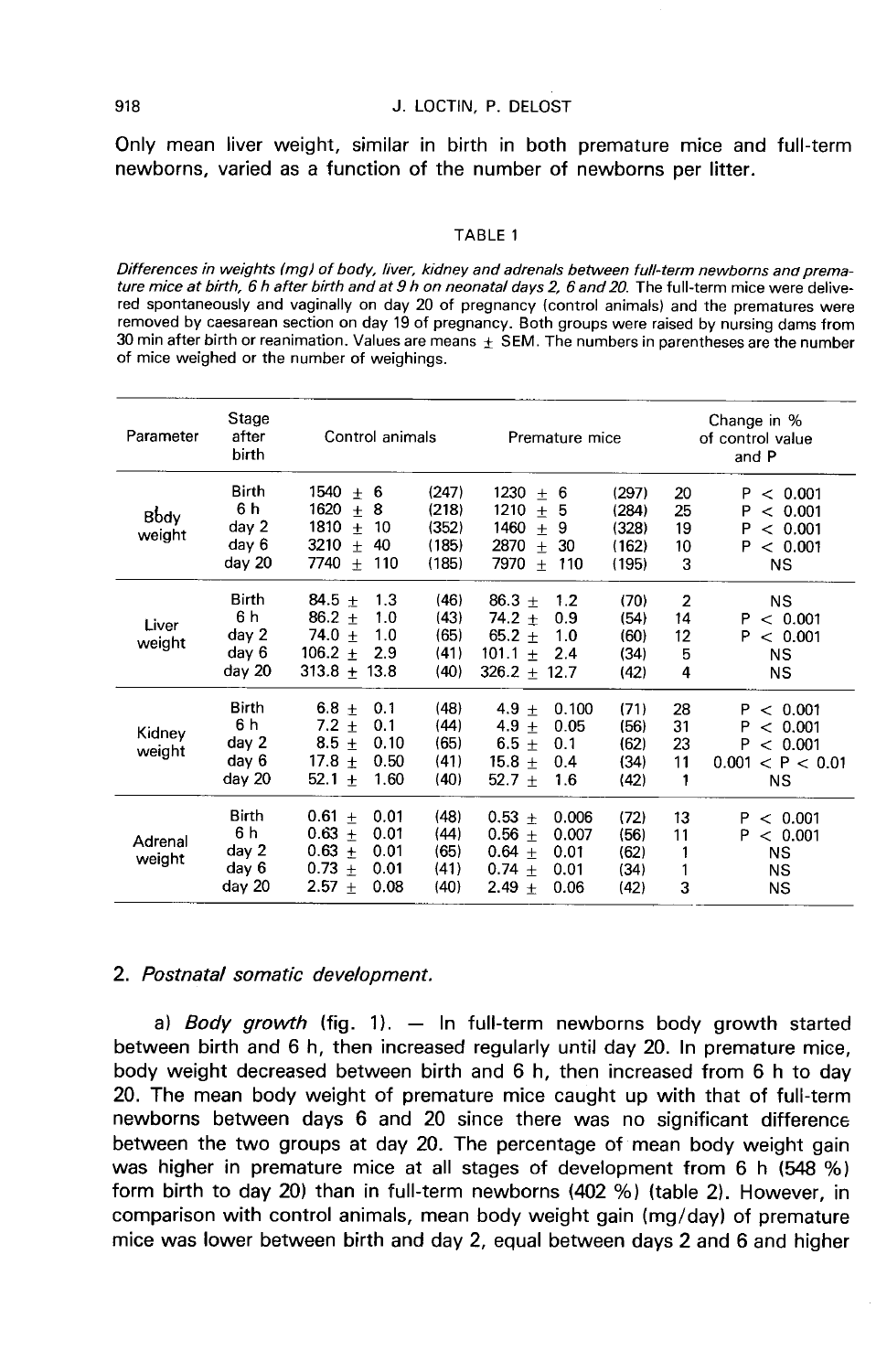between days 6 and 20, so that from birth to day 20, it was higher in premature mice (350 mg/day) than in full-term newborns (320 mg/day) (table 3). In premature mice, as well as in full-term newborns, mean body weight gain (percentage and mg/day) increased when the number of newborns per litter decreased (tables 2, 3). There was no difference in the regression lines of mean body weight between full-term newborns and prematures from birth to day 20, but from days 2 to 20 the regression lines of mean body weight of premature mice and full-term newborns were significantly different ( $P = 95\%$ ). This confirmed that body growth was higher form day 6 after birth in premature mice than in full-term newborns.

#### b) Organ growth.

- Kidney weight (fig. 1). The mean kidney weight of full-term newborns increased regularly from birth to day 20 according to the regression line. The mean kidney weight of premature mice did not vary between birth and 6 h, then



FIG. 1. - Changes in mean body weight and mean kidney weight of premature mice from birth to neonatal day 20 (body: O; kidney: D). The mice were removed by caesarean<br>section on day 19 of pregnancy and the full-term newborn mice (body:  $\bullet$ ; kidney:  $\blacksquare$ ) were delivered spontaneously and vaginally on day 20 of pregnancy. Values are means  $\pm$  SEM. The regression lines were established from days 2 to 20 for body weight and from birth to day 20 for kidney weight.

 $\bullet$ : y = 1.19 + 0.33x; r = 0.999; t = 69. O: y = 0.72 + 0.36x; r = 0.999; t = 170.  $\blacksquare$ : y = 5.46 + 2.30x ; r = 0.997 ; t = 23.5.  $\Box$ : y = 3.20 + 2.44x ; r = 0.997 ; t = 21.2.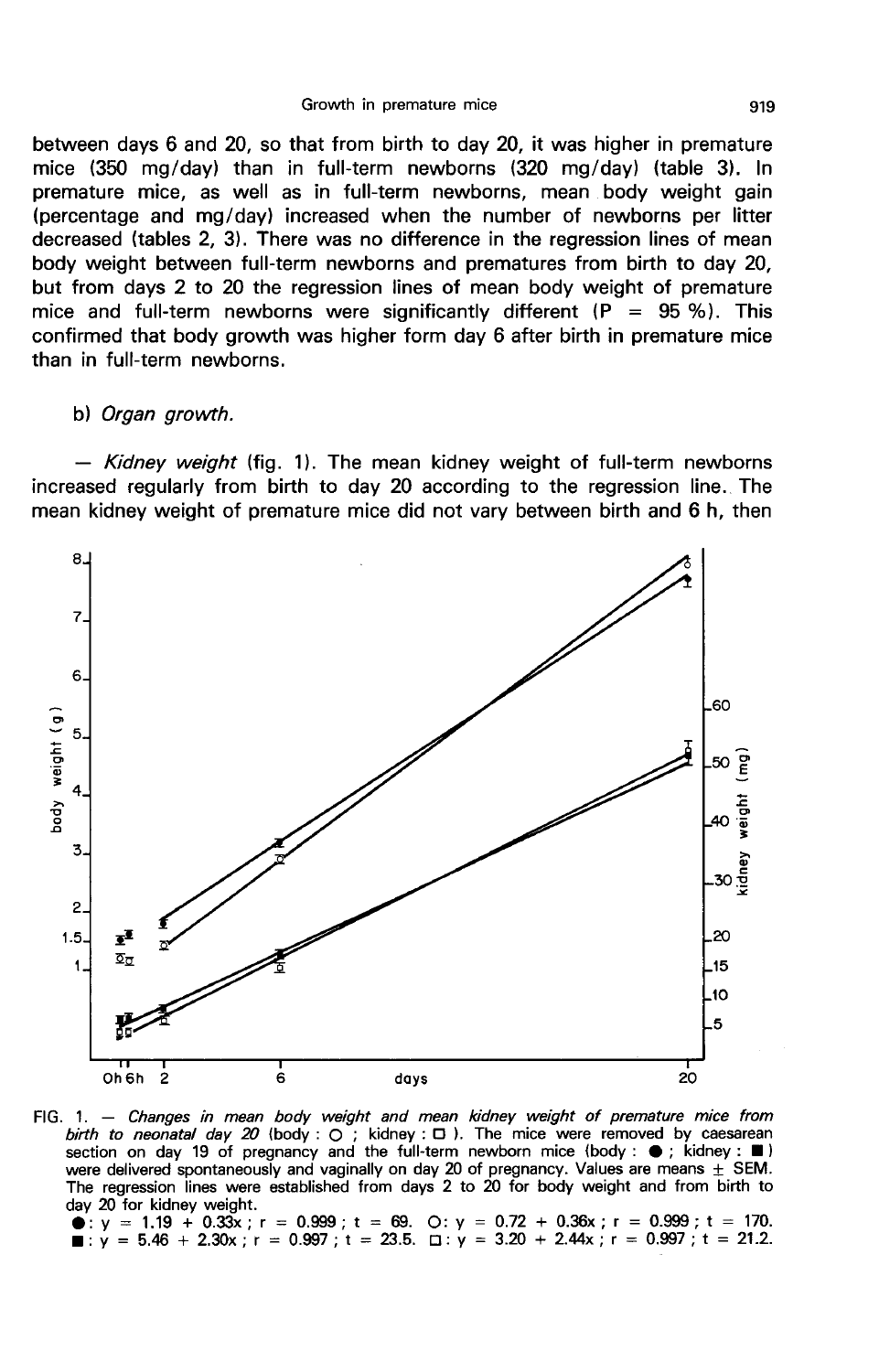#### J. LOCTIN. P. DELOST

increased from 6 h to day 20. The regression line from birth to day 20 did not differ from that of full-term newborns: these lines were also similar between days 2 to 20. The mean kidney weight of premature mice caught up with that of full-term newborns between days 6 and 20; at day 20 it was equal in the two groups. The mean percentage of kidney weight gain of premature mice was higher than that of full-term newborns at all stages from stage 6 h-day 2 : it was 975 % from birth to day 20 and 669 % in control animals (table 2). The mean kidney weight gain (mg/day) of premature mice was higher only through days 6 to 20 (table 3). Kidney weight gain was in inverse ratio to the number of newborns per litter from days 6 to 20 and from birth to day 20 in both groups. Changes in kidney weight in relation with body weight from birth to day 20 showed positive and similar allometry (1.26) in premature mice and full-term newhorns.

#### TABLE<sub>2</sub>

Differences in the percentages of weight gain or loss (-) of body, kidney and adrenals between fullterm newborn mice and premature mice from birth to day 20 after birth. The full-term mice were delivered spontaneously and vaginally on day 20 of pregnancy (control animals, C) and the premature mice (P) were removed by caesarean section on day 19 of pregnancy. Both groups were raised by nursing dams from 30 min after birth or reanimation.

| Parameter         | Number of<br>newborns<br>per litter                                      | Stage after birth             |                                                                            |                                                                                                 |                                                                                                                    |                               |                                 |                                 |                                 |                                 |                                     |
|-------------------|--------------------------------------------------------------------------|-------------------------------|----------------------------------------------------------------------------|-------------------------------------------------------------------------------------------------|--------------------------------------------------------------------------------------------------------------------|-------------------------------|---------------------------------|---------------------------------|---------------------------------|---------------------------------|-------------------------------------|
|                   |                                                                          | Birth-6 h                     |                                                                            |                                                                                                 | $6$ h-day $2$                                                                                                      |                               | day 2-day 6                     |                                 | day 6-day 20                    |                                 | Birth-day 20                        |
|                   |                                                                          | C                             | P                                                                          | с                                                                                               | P                                                                                                                  | C                             | P                               | с                               | P                               | c                               | P                                   |
| Body<br>weight    | $12 - 13$<br>$10 - 11$<br>$8-9$<br>$6 - 7$<br><b>Total of</b><br>litters | 4<br>6<br>8<br>6<br>5         | 0<br>3<br>6<br>7<br>$\overline{2}$                                         | 12<br>13<br>14<br>16<br>12                                                                      | 15<br>23<br>27<br>25<br>21                                                                                         | 70<br>68<br>68<br>88<br>77    | 94<br>99<br>82<br>110<br>96     | 126<br>130<br>160<br>165<br>141 | 145<br>163<br>201<br>207<br>178 | 350<br>365<br>438<br>512<br>402 | 449<br>526<br>556<br>652<br>548     |
| Liver<br>weight   | $12 - 13$<br>$10 - 11$<br>89<br>$6 - 7$<br>Total of<br>litters           | 1<br>8<br>1<br>$\overline{2}$ | 9<br>$\overline{\phantom{0}}$<br>13<br>18<br>24<br>14<br>$\qquad \qquad -$ | 15<br>$\overline{\phantom{0}}$<br>13<br>$\overline{\phantom{0}}$<br>15<br><b></b><br>4<br>$-14$ | 19<br>$\overline{\phantom{0}}$<br>12<br>$\overline{\phantom{m}}$<br>8<br>÷,<br>1<br>12<br>$\overline{\phantom{m}}$ | 30<br>30<br>45<br>49<br>43    | 55<br>49<br>42<br>58<br>55      | 187<br>165<br>182<br>253<br>195 | 153<br>216<br>253<br>255<br>223 | 221<br>223<br>244<br>412<br>271 | 186<br>262<br>280<br>328<br>278     |
| Kidnev<br>weight  | $12 - 13$<br>$10 - 11$<br>$8-9$<br>$6 - 7$<br>Total of<br>litters        | 5<br>10<br>8<br>3<br>6        | 2<br>3<br>4<br>$\overline{2}$<br>1                                         | 19<br>15<br>24<br>20<br>18                                                                      | 23<br>41<br>35<br>38<br>33                                                                                         | 96<br>109<br>87<br>128<br>110 | 145<br>133<br>124<br>147<br>141 | 178<br>166<br>212<br>210<br>193 | 192<br>221<br>262<br>256<br>235 | 579<br>608<br>689<br>779<br>669 | 799<br>926<br>1.041<br>1,083<br>975 |
| Adrenal<br>weight | $12 - 13$<br>$10 - 11$<br>8-9<br>$6 - 7$<br><b>Total of</b><br>litters   | 3<br>14<br>3<br>3<br>3        | 8<br>4<br>6<br>3<br>6                                                      | $\overline{2}$<br>9<br>$\overline{\phantom{0}}$<br>1<br>20<br>0                                 | $\overline{7}$<br>18<br>9<br>32<br>14                                                                              | 17<br>17<br>14<br>12<br>16    | 22<br>23<br>13<br>3<br>16       | 214<br>248<br>278<br>266<br>252 | 205<br>216<br>259<br>265<br>236 | 274<br>323<br>312<br>359<br>321 | 329<br>377<br>368<br>374<br>370     |

920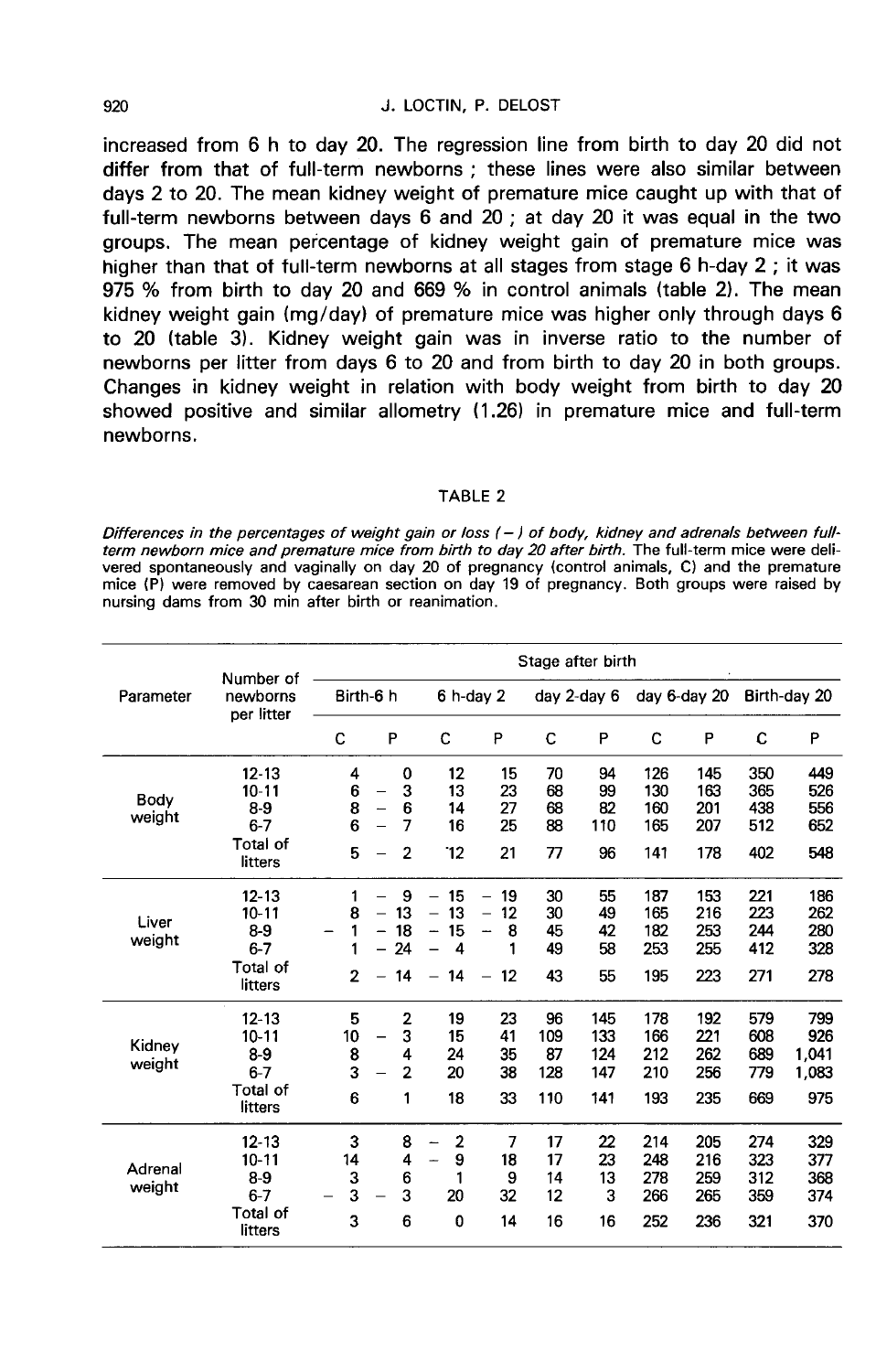#### TABLE 3

Differences in weight gain or loss (-) (mg/day) of body, liver, kidney and adrenals between fullterm newborn mice and premature mice from birth to day 20 after birth. The full-term mice were delivered spontaneously and vaginally on day 20 of pregnancy (control animals, C) and the premature mice (P) were removed by caesarean section on day 19 of pregnancy. Both groups were raised by nursing dams from 30 min after birth or reanimation.

|                   | Number of<br>newborns<br>per litter                               | Stage after birth                          |                                                     |                                      |                                      |                                      |                                      |                                      |                                      |  |
|-------------------|-------------------------------------------------------------------|--------------------------------------------|-----------------------------------------------------|--------------------------------------|--------------------------------------|--------------------------------------|--------------------------------------|--------------------------------------|--------------------------------------|--|
| Parameter         |                                                                   |                                            | Birth-day 2                                         | day 2-day 6                          |                                      | day 6-day 20                         |                                      | Birth-day 20                         |                                      |  |
|                   |                                                                   | C                                          | P                                                   | C                                    | P                                    | C                                    | P                                    | C                                    | P                                    |  |
| Body<br>weight    | $12 - 13$<br>$10 - 11$<br>$8-9$<br>$6 - 7$<br>Total of<br>litters | 250<br>310<br>360<br>380<br>270            | 180<br>240<br>250<br>220<br>230                     | 300<br>310<br>320<br>440<br>350      | 320<br>370<br>320<br>420<br>350      | 260<br>280<br>360<br>440<br>320      | 270<br>340<br>400<br>490<br>360      | 270<br>290<br>350<br>440<br>320      | 270<br>340<br>380<br>460<br>350      |  |
| Liver<br>weight   | $12 - 13$<br>$10 - 11$<br>$8-9$<br>$6 - 7$<br>Total of<br>litters | $-11.3$<br>5.0<br>14.3<br>2.5<br>10.5<br>- | $-22.3$<br>$-20.0$<br>$-22.0$<br>$-22.5$<br>$-21.0$ | 5.2<br>5.7<br>8.4<br>10.2<br>8.0     | 8.2<br>8.2<br>7.3<br>10.6<br>8.9     | 12.0<br>11.7<br>14.2<br>22.3<br>14.8 | 10.1<br>15.3<br>17.6<br>21.1<br>16.1 | 9.4<br>9.5<br>11.5<br>18.4<br>12.1   | 8.0<br>11.9<br>13.3<br>16.6<br>12.6  |  |
| Kidney<br>weight  | $12 - 13$<br>$10 - 11$<br>$8-9$<br>$6 - 7$<br>Total of<br>litters | 1.6<br>1.8<br>2.4<br>1.8<br>1.7            | 1.2<br>1.8<br>2.0<br>1.8<br>1.6                     | 1.9<br>2.3<br>2.0<br>2.9<br>2.3      | 2.2<br>2.2<br>2.1<br>2.6<br>2.3      | 2.0<br>2.1<br>2.6<br>3.1<br>2.4      | 2.0<br>2.5<br>2.8<br>3.1<br>2.6      | 2.0<br>2.1<br>2.3<br>3.0<br>2.4      | 2.0<br>2.4<br>2.6<br>2.9<br>2.5      |  |
| Adrenal<br>weight | $12 - 13$<br>$10 - 11$<br>8-9<br>$6 - 7$<br>Total of<br>litters   | 0.01<br>0.02<br>0.03<br>0.10<br>0.02       | 0.08<br>0.12<br>0.08<br>0.16<br>0.11                | 0.02<br>0.02<br>0.01<br>0.02<br>0.02 | 0.03<br>0.03<br>0.02<br>0.01<br>0.02 | 0.10<br>0.12<br>0.14<br>0.15<br>0.13 | 0.10<br>0.12<br>0.12<br>0.14<br>0.12 | 0.07<br>0.09<br>0.10<br>0.12<br>0.10 | 0.09<br>0.10<br>0.10<br>0.11<br>0.10 |  |

- Adrenal weight (fig. 2). The mean adrenal weight in full-term newborns was unchanged from birth to day 2 and then increased to day 20, whereas in premature mice it increased from birth (particularly between 6 h and day 2) and then between days 2 to 20. The mean adrenal weight of premature mice caught up with that of full-term newborns between 6 h and day 2 ; at day 2 it was equal in the two groups. According to the regression lines, wich were not statistically different, changes in adrenal weight were similar in the two groups. The mean adrenal weight gain (percentage and mg/day) was higher in premature mice only from birth to day 2 (tables 2 and 3). There were no evident relationships between adrenal weight gain and the number of newborns per litter in the two groups. Changes in mean adrenal weight in relation with body weight showed negative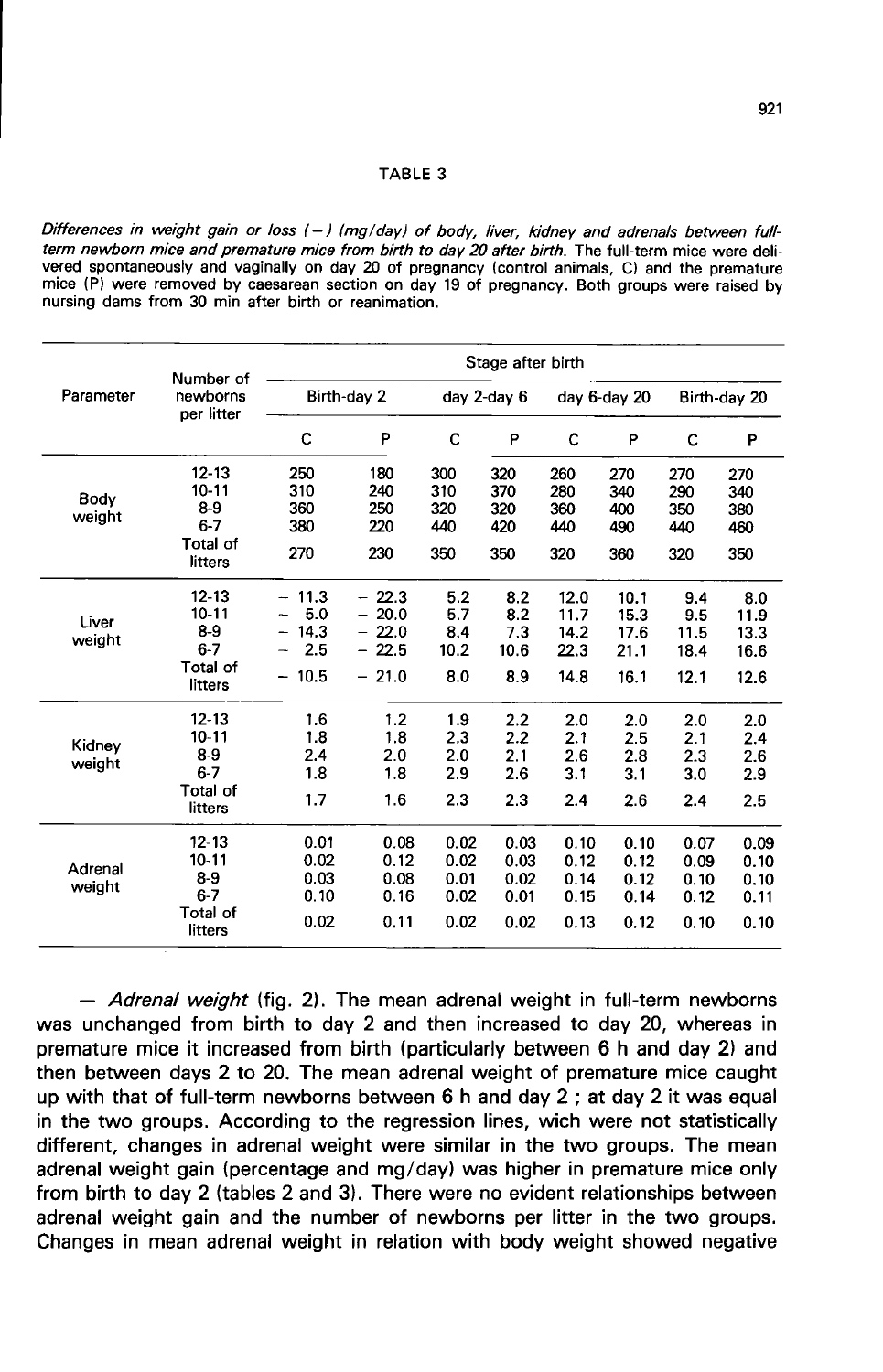

FIG. 2. - Changes in mean adrenal weight and mean liver weight of premature mice (adrenals :  $\bigcirc$  ; liver :  $\Box$  ) from birth to neonatal day 20. The premature mice were removed by caesarean section on day 19 of pregnancy and the full-term newborn mice (adrenals :  $\bullet$ ; liver: (a) were delivered spontaneously and vaginally on day 20 of pregnancy. Values are<br>means  $\pm$  SEM. The regression lines were established from days 2 to 20. 1.  $y = 36.5 + 13.7x$ ;  $r = 0.996$ ;  $t = 11$ .  $\Box$ ;  $y = 24.8 + 14.9x$ ;  $r = 0.996$ ;  $t = 12$ .<br>● :  $y = 0.25 + 0.11x$ ;  $r = 0.986$ ;  $t = 5.9$ .  $\Box$ :  $y = 0.28 = 0.11x$ ;  $r = 0.996$ ;  $t = 6$ .

and similar allometry in premature mice (0.78) and full-term newborns (0.84) from birth to day 20 and similar isometry (1) from days 2 to 20.

 $-$  Liver weight (fig. 2). Liver weight was similar at brith in full-term newborns and premature mice. In full-term newborns it was unchanged at 6 h, decreased by 14 % between 6 h and day 2 and then increased regularly from days 2 to 20. The mean liver weight of premature mice decreased by 14 % from birth to 6 h and then by 12 % until day 2 ; at day 2 it was 12 % lower than that of full-term newborns. From days 2 to 20, mean liver weight increased in premature mice, catching up with that of full-term newborns between days 2 and 6 ; at day 6 it did not differ from that of full-term newborns. Between days 2 to 20, the regression lines of liver weight were not statistically different in premature mice and full-term newborns. The mean liver weight gain (percentage and mg/day) was higher in premature mice from days 2 to 6 and from days 6 to 20 (tables 2 and 3). Liver weight gain was in inverse ratio to the number of newborns per litter in both groups. Changes in mean liver weight in relation with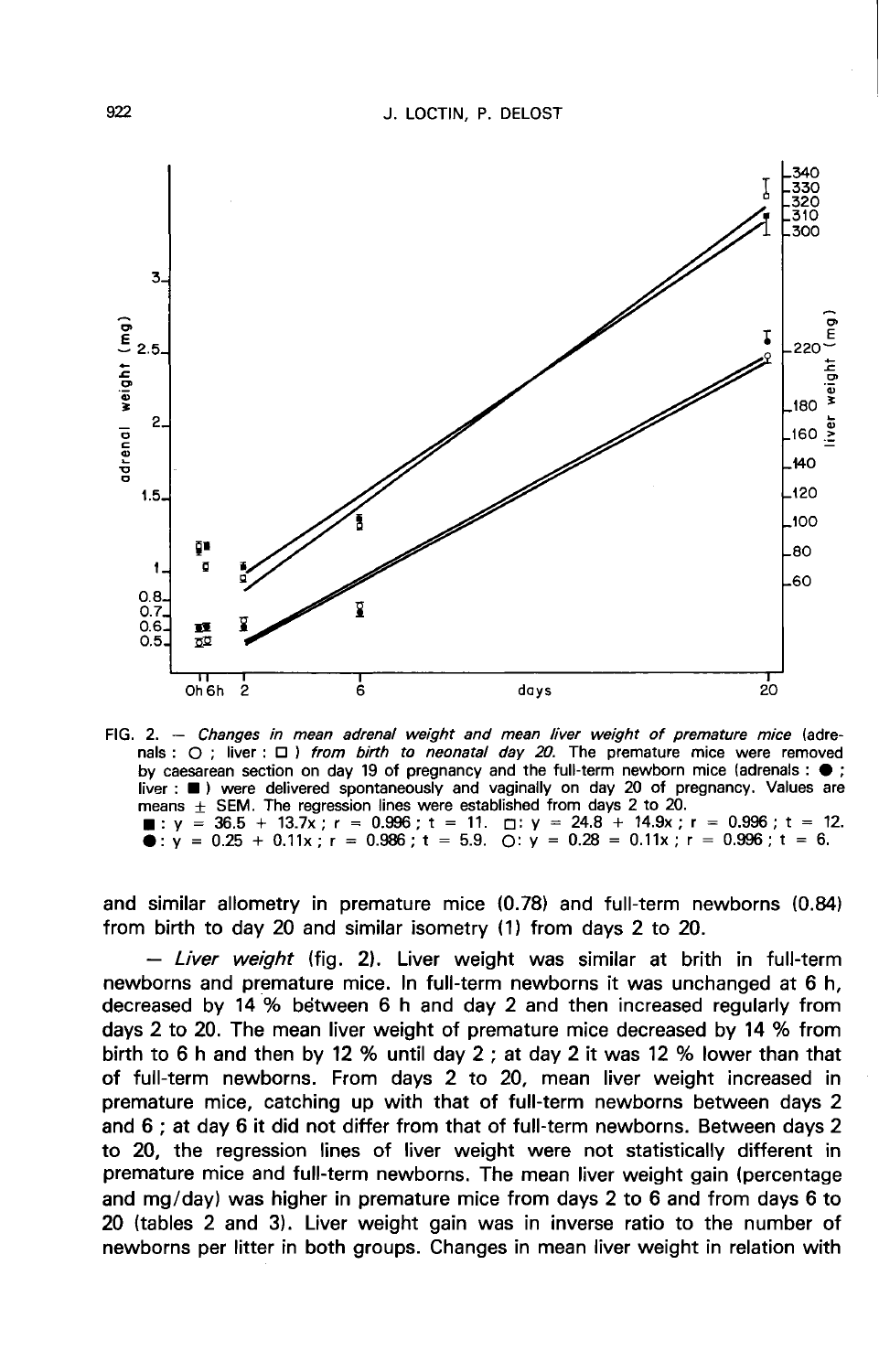body weight showed negative and similar allometry (0.82) in premature mice and full-term newborns from birth to day 20 and similar isometry (1) from days 2 to 20.

### Discussion.

The somatic development of live premature mice was determined by comparing 19-day old surviving premature mice raised from birth to day 20 by nursing dams to full-term newborns also raised by nursing mothers. The two groups could be compared statistically, seeing that in our experiment newborn adoption was homogeneous because we used only litters from nursing mothers that had regularly suckled newborns. The low birth weight of live premature mice affected both body weight and the weight of organs like kidney and adrenal but not liver. The early and transitory weight decrease in premature mice from birth to 6 h concerned only body weight and liver weight. The decrease in liver weight continued until day 2 ; the liver weight of full-term newborns also decreased between 6 h and day 2. Several factors were probably involved in this decrease of body weight in premature mice : (1) milk sucking disorders : milk was found in the stomach of 92 % of full-term newborns killed 6 h after birth and mean milk weight per newborn was 46 mg whereas milk was found in only 50 % of premature mice and mean milk weight per premature was 25 mg (Loctin, 1980) ; (2) there is a high loss of water and sodium in the first 6 neonatal hours in premature mice due to kidney immaturity (Loctin and Delost, 1982). Thus, omitting the weight of stomach milk, the body weight of full-term newborns increased by 2.5 % between birth and 6 h, whereas that of premature mice decreased by 4 %. The decrease in newborn liver weight is generally due to liver lipolysis ensuring thermoregulation. The rapid decrease of liver weight (14 %), occuring only in premature mice between birth and 6 h, was probably related to an increase in liver lipolysis due to thermoregulation disorders since heat production is deficient in the brown fat of premature mice at this stage because of inadequate availability of lipid (Bertin et al., 1982). This high liver lipolysis was the cause of low liver weight in premature mice (14 % less at 6 h and 12 % less at day 2) compared with full-term newborns.

The present experiments show that, in spite of early and transitory loss of weight, the body and organ weights of premature mice increased considerably throughout postnatal development, so that weight handicaps were overcome before day 20 of life. Thus, body and kidney weights of premature mice caught up with those of full-term newborns between days 6 and 20, liver weight between days 2 and 6 and adrenal weight between 6 h and day 2. Indeed, throughout these stages, the weight gain (mg/day) of the body and organs of premature mice was higher than that of full-term newborns. The regression lines of body weight between days 2 to 20 are significantly different between premature mice and full-term newborns, confirming that body growth is higher in premature mice form day 6 after birth. But, though organ weight gains are higher in premature mice, the regression line for kidney, adrenal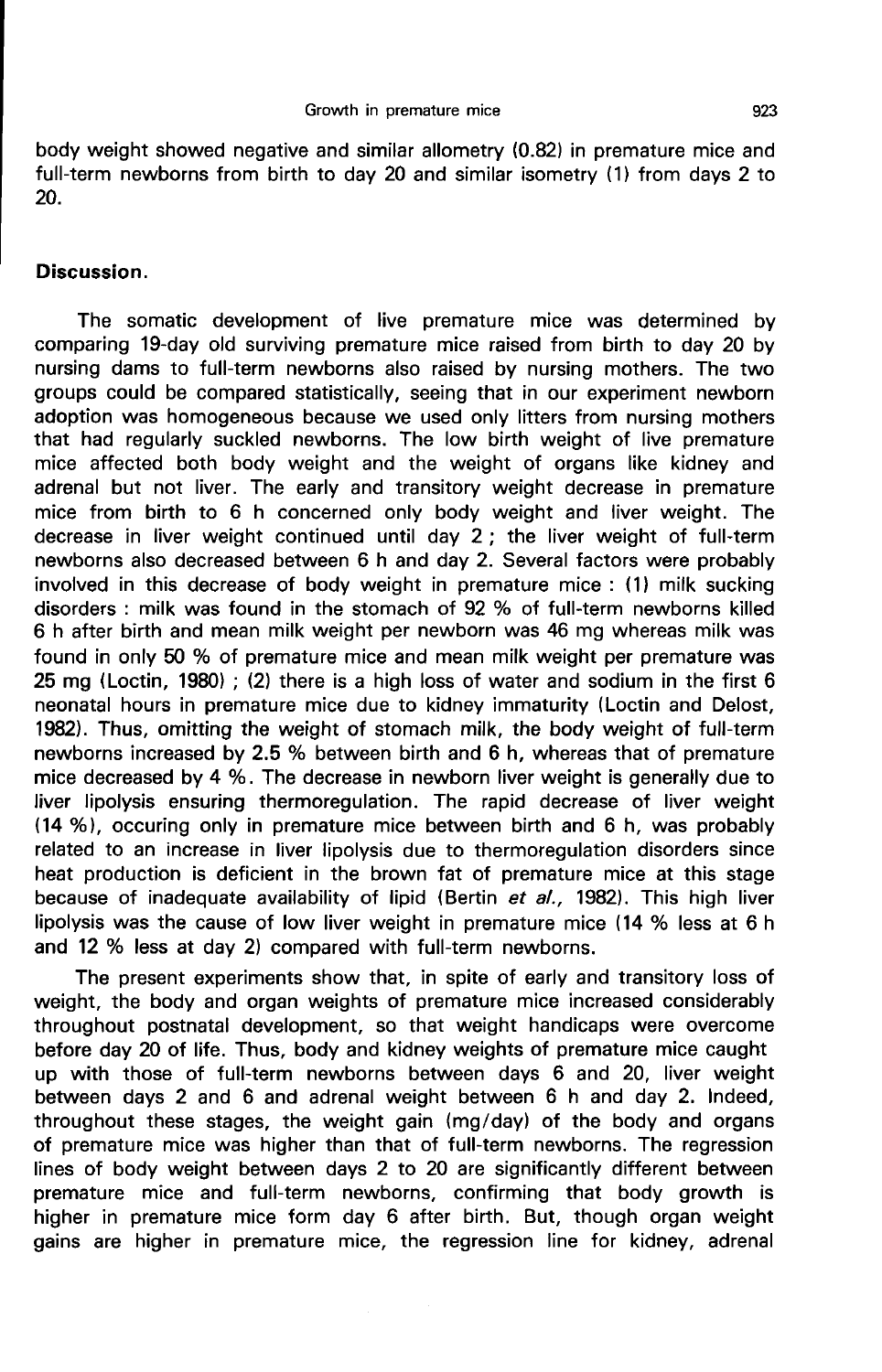and liver weights in premature mice does not differ from that of fullterm newborns, and changes in organ weight in relation with body weight show similar allometry or isometry in premature mice and full-term newborns. This phenomenon might indicate that organ growth was similar in both groups from the day the weight handicap was overcome, whereas the body growth of premature mice was always higher. However, this hypothesis could not be confirmed in our experiment because we did not study growth beyond neonatal day 20. Several factors are involved in the precocious recovery of adrenal weight (day 2) in comparison with kidney (day 20) and liver (day 6) weights in premature mice ; (1) the adrenal weight handicap is low at birth (only 13 %) ; (2) the adrenal glands are highly stimulated in the first 6 neonatal hours, as shown by an increase in aldosterone (Loctin and Delost, 1982) and corticosterone (Loctin and Delost, 1983b); (3) the kidney weight handicap is very high at birth  $(27 \%)$ because the kidneys of premature mice are immature ; (4) after birth the liver weight of premature mice decreases before that of full-term newborns, and at day 2 it is 12 % lower than that of full-term newborns due to higher liver lipolysis.

It is difficult to compare the growth of premature mice with that of other species since the postnatal growth of premature newborns has only been studied statistically in premature human infants. Though environmental factors are not the same during the development of premature mice and the smallest premature infants, it is interesting to study analogies or differences in body growth between premature mice and these infants. The body weight handicap of smallest premature infants at birth is much greater than that of premature mice ; this is probably involved in the fact that infants are slower to overcome this handicap. In premature mice, as in smallest premature there is a decrease in body weight ; this decrease is very short-termed in premature mice (only during the first 6 neonatal hours) but extends to day 10 in smallest premature (Hatt et al., 1972). From day 2, premature mice rapidly recover the birth body weight of full-term newborns (like kidney and adrenal weights are recovered between 6 h and day 2), whereas the time until the premature infant reaches his appropriate body weight centile exceeds several weeks (Gairdner and Pearson, 1971 ; Hatt et al., 1972 ; Bourlon, 1973). Another analogy between premature mice and smallest premature infants is that after a transitory decrease, body weight gain is high during postnatal development. In premature infants this fact has been evidenced by plasma STH levels, which are higher than in full-term newborns during the first neonatal weeks (Cornblath et al., 1965). Throughout postnatal development, relationships between the growth rate and birth weight of premature infants are conflicting : the growth rate of the smallest premature infants is either higher (Rossier, 1969, 1975) or lower (Kinoshita et al., 1976) than that of other human prematures. Our experiment shows that body weight gain and organ weight gain in premature mice as in fullterm newborn mice are in inverse ratio to the number of newborns per litter throughout the several stages of postnatal development studied. Thus, weight differences are equal in premature mice and full-term newborns, and the rapid recovery from the weight handicap in premature mice is similar, whatever the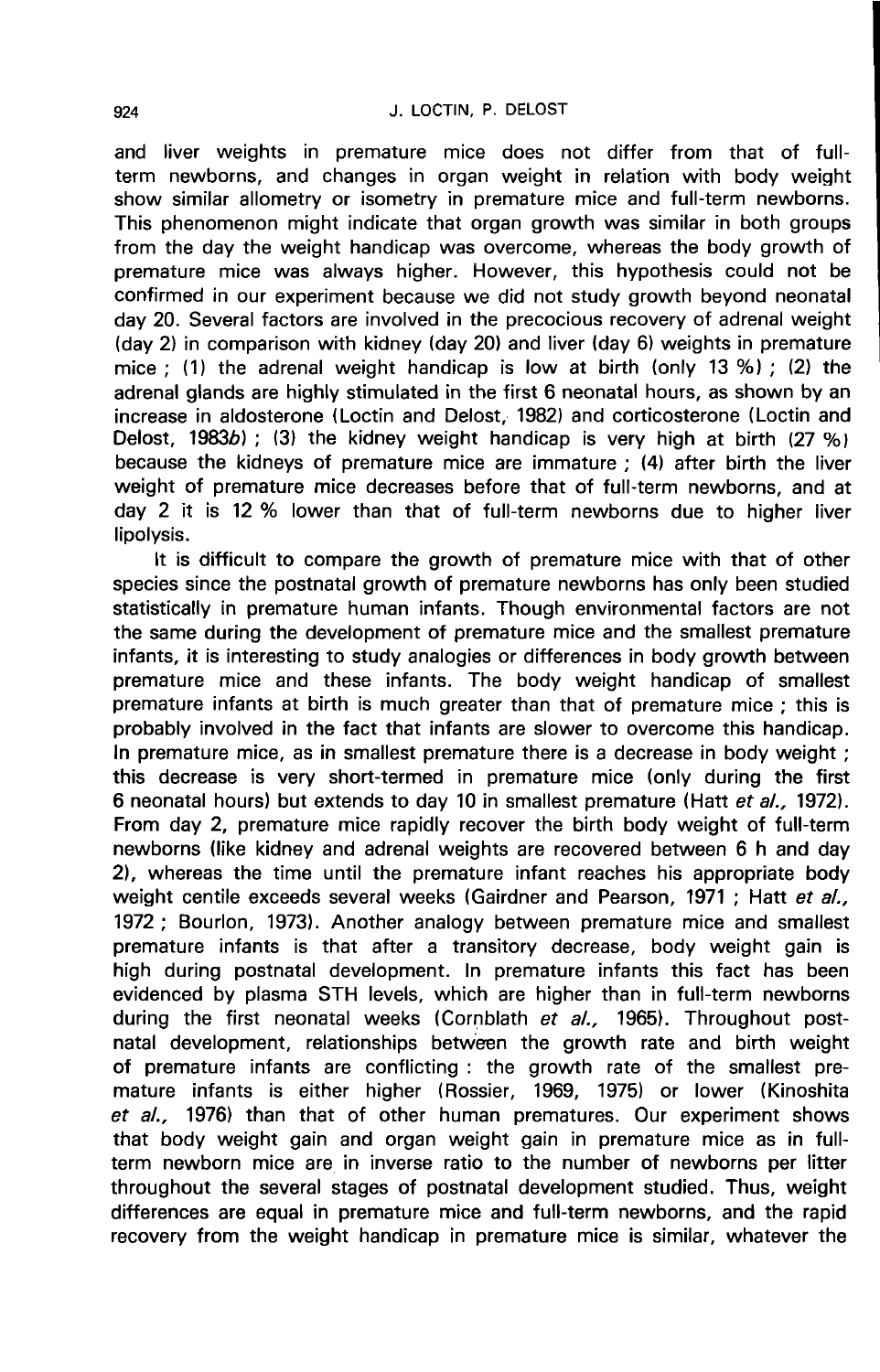number of newborns per litter. A study of the literature on the growth of premature infants does not indicate whether the smallest premature babies overcome their weight handicap or not (N'Koumoun, 1978) ; from various results, it seems that many prematures remain deficient in body weight for several years (Drillien, 1958a, 1958b; Knobloch et al., 1959; Lubchenco et al., 1963 ; Robinson and Robinson, 1965 ; Rossier, 1969). This is not the case of premature mice yvhich, very quickly after birth, overcome the body and organ weight handicaps they have at birth. Consequently, the mouse seems to be a good model for studying the growth of prematures, and the factors responsible for fast somatic development revealed by this study merit further investigation.

> Recu en janvier 1983. Accept6 en mai 1983.

Acknowledgements.  $-$  This research program was supported by a grant from CNRS. The authors wish to thank P. Dichamp and Mrs. Tournaire for technical assistance.

### Résumé. Développement somatique du prématuré de Souris entre la naissance et le sevrage.

Une étude statistique transversale de la croissance au cours du développement néonatal a été réalisée sur environ 2 400 prématurés de Souris survivants. Les prématurés ont été obtenus par césarienne au 19<sup>e</sup> jour de la gestation et réanimés pendant 30 min ; les prématurés survivants, de même que les nouveau-nés à terme délivrés spontanément par voie basse au 20e jour de gestation (animaux de contrôle), ont été élevés à partir de la naissance par lès nourrices qui avaient mis bas au même moment. Seules ont été conservées pour l'étude statistique, les portées provenant de mères qui ont allaité régulièrement leurs nouveau-nés. Le développement somatique des prématurés a été estimé, comparati vement à celui des nouveau-nés à terme, à partir de l'évolution du poids du corps et du poids de certains organes, comme le foie, le rein et la surrénale, après sacrifice des nouveau-nés à 5 périodes du développement : 30 min après la réanimation ou la parturi-<br>tion, 6 h après la naissance et à 9 h aux 2°, 6° et 20° jours. La croissance a été analysée par les courbes de croissance, le gain de poids en % et en mg par jour, les droites de régression et les coefficients d'allométrie. Les calculs des gains de poids ont été faits en fonction du nombre de nouveau-nés par portée. Le déficit pondéral du prématuré de Souris survivant touche à la naissance à la fois le corps, le rein et la surrénale. Après une pré coce et transitoire perte de poids du corps et des organes qui apparaît au cours du 1<sup>er</sup> jour de vie, le déficit pondéral du prématuré est rattrapé avant le 20<sup>e</sup> jour de la vie : entre la 6<sup>e</sup> heure et le 2<sup>e</sup> jour pour le poids surrénalien, entre le 2<sup>e</sup> jour et le 6<sup>e</sup> jour pour le poids du foie et entre le  $6<sup>e</sup>$  jour et le  $20<sup>e</sup>$  jour pour le poids du rein et le poids du corps ; au cours de ces périodes, le gain de poids pour le corps et les organes est plus élevé que chez les nouveau-nés à terme. Les gains de poids, aussi bien chez le prématuré que chez les nouveau-nés de contrôle, sont inversement proportionnels au nombre de nouveau-nés par portée. Le rôle de certains facteurs dans la croissance des organes du prématuré est envisagé et le développement somatique du prématuré de Souris survivant est comparé à celui du prématurissime humain.

### Références

- AUMAITRE B., D£GLAIRE B., LEBOST J., 1979. Prématurité de la mise-bas chez la truie et signification du poids à la naissance du porcelet. Ann. Biol. anim. Bioch. Biophys., 19, 267-275.
- BERTIN R., LOCTIN J., BEAUVALLET M., PORTET R., DELOST P., 1982. Le tissu adipeux brun du nouveau-né et du prématuré de Souris. J. Physiol., (in press).